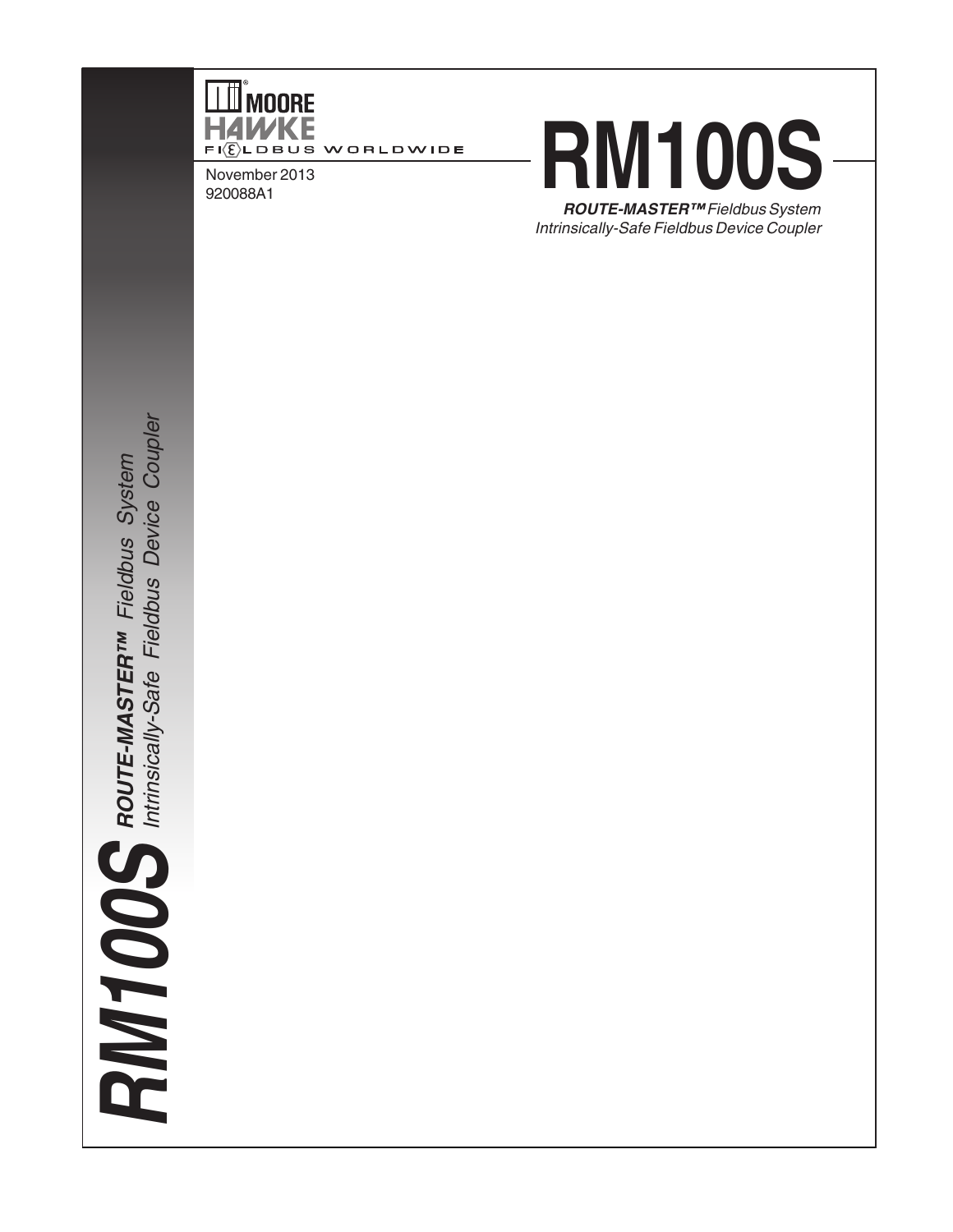### **Introduction**

**ROUTE-MASTER™** RM100S Series is a fieldbus device coupler for Foundation Fieldbus and PROFIBUS-PA segments. It offers a complete assembly of spur wiring points, passive field-replaceable spur short-circuit protection and field-selectable segment termination, in an IP66 enclosure ready fitted with cable glands and seals. It is approved for use in conjuction with other manufacturers' intrinsically-safe fieldbus power supplies. I.S. approvals are by Sira for IEC applications, FM for NEC applications and GOST for Russian applications\*. Only intrinsically-safe devices may be connected via these device couplers, themselves approved for the appropriate Zone/Division of use and the appropriate Gas/Dust hazard. Power supplies may be either ENTITY or FISCO-approved, but within any single segment, only one OR other concept may be used.

MooreHawke Device Couplers are available in 4- or 8 way size in a variety of materials or as an 8-way DINrail mountable card. Field device spur cables are either connected directly to terminals using a variety of cable gland options, or through proprietary plug and socket connectors (Eurofact™ or MiniFast™).

Each device coupler incorporates a built-in terminator activated by a link, and should be left in the circuit unless the fieldbus trunk is going to be continued on through that device coupler to another device coupler. In that case, the terminator should be active in only the last device coupler and de-activated in all others.

Segment capacity is entirely dependant upon the I.S power supply selected . The MooreHawke RM100S Device Coupler has no impact on segment performance.

To calculate how may devices may be supported in the segment, contact the I.S. power supply manufacturer.

Alternatively, the MooreHawke RM100 System may be considered. It offers 350mA per segment in I.S. applications for any Gas Group and any Zone/Division.

Refer to the latest product Data Sheet for full technical information. Visit our website at http://www.miinet.com/moorehawke.

### **Installation**

### **Device Couplers**

Field-mounting enclosures should be securely mounted onto a flat surface vertically or horizontally, or with a 2 inch pipe mounting bracket (optional). The mounting surface should be flat and free from sharp or raised areas which may damage the IP rating of the enclosure. The device coupler position should be selected to protect the unit from falling debris, erosion from (for example) wind-blown sand and continuous high vibration levels.

Positions with cables coming from above the enclosure mounting should have the cables brought down below the enclosure and then returned upwards to minimize the possibility of water or other fluid entry.

Where cable glands are used, please follow the separate instructions for cable gland installation.

#### **Note:**

For unused ports, the MooreHawke cable glands supplied (where applicable) have entry seals in place and no further action is required to maintain the IP rating of the enclosure. However, if proprietary plug/ socket connectors are specified, no entry seals for unused ports are provided. Unused ports may be brought into service at any time.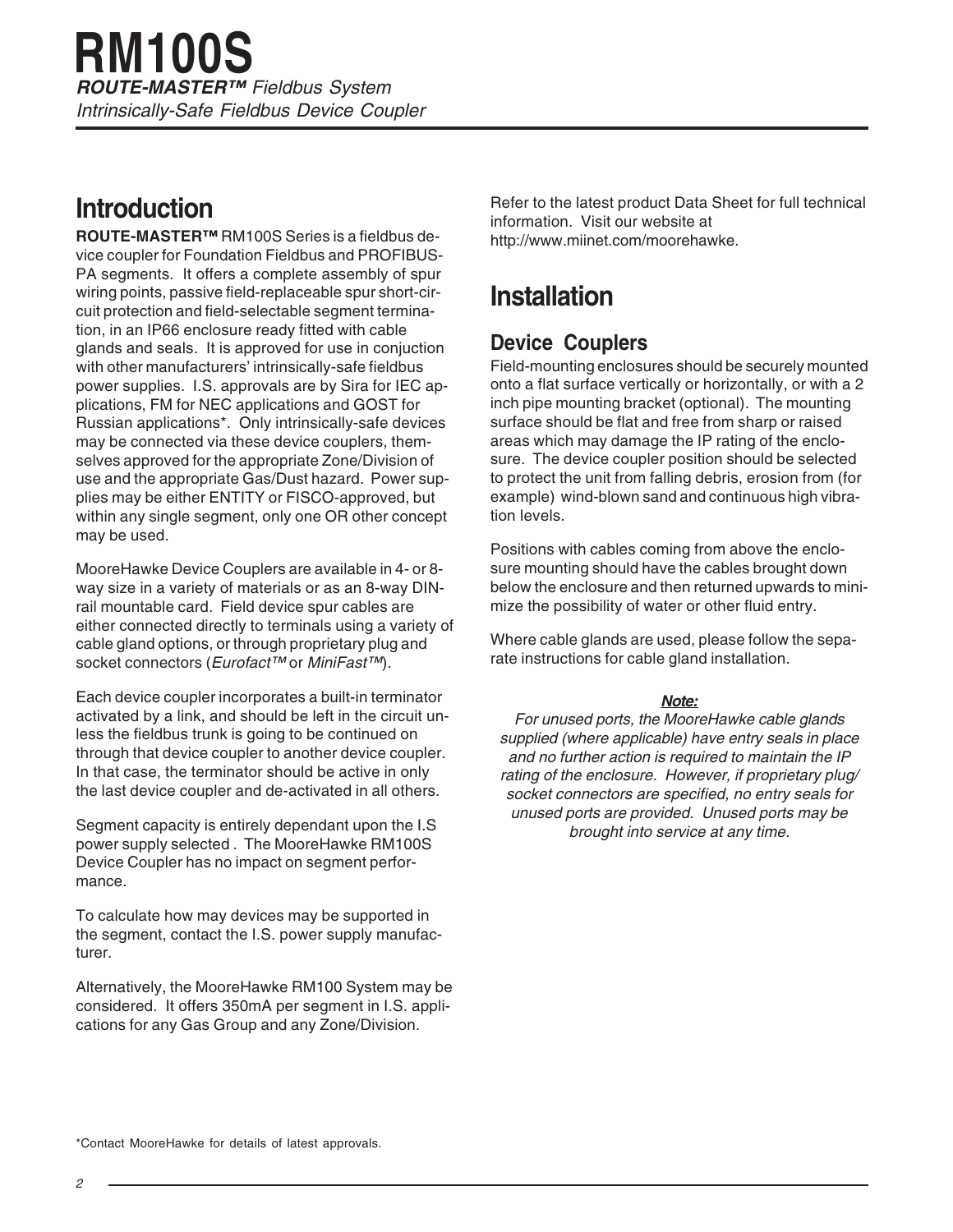# **RM100S**

**ROUTE-MASTER™** Fieldbus System

Intrinsically-Safe Fieldbus Device Coupler

### **Essential Health and Safety Requirements**

### **Device Couplers**

1. Parts of Device Couplers are non-conducting and care should be taken to prevent undue build-up of static electricity which may represent a danger under some circumstances.

2. RM134S/138S and RM144S/148S Device Couplers use GRP enclosures. Static electricity hazards should be avoided e.g. DO NOT clean with dry cloth.

3. RM124S/RM128S and RM144S/148S Device Couplers use stainless steel enclosures.

4. Standard cable glands/connectors fitted to all types are nickel-plated brass with neoprene seals and nylon or fiber washers.

5. RM118S-DIN and RM108S-DIN Device Couplers are PCBs on a DIN-carrier made from polyamide and polycarbonate plastics, and must be installed in an external enclosure to a minimum of IP54.

### **Fuse Replacement**

1. FUSES: 62mA Littelfuse Part 0259.062T

#### **Note:**

When replacing fuses, ensure that the fault giving rise to the fuse failure has been corrected.

### **Materials of Construction**

1. Materials and components that form parts of the intrinsically-safe protection must not be exposed to, and must be protected from, corrosion, dilution, erosion and mechanical damage. Any damaged system components must be immediately replaced.

2. The intrinsically-safe nature of the RM100S Device Coupler means that NO on-site repair or modification is permissible. Return all suspect, failed or damaged items to Moore Industries.

3. The user and installer should take the performance of materials listed above into account with regard to possible attack by aggressive substances in any specific installation.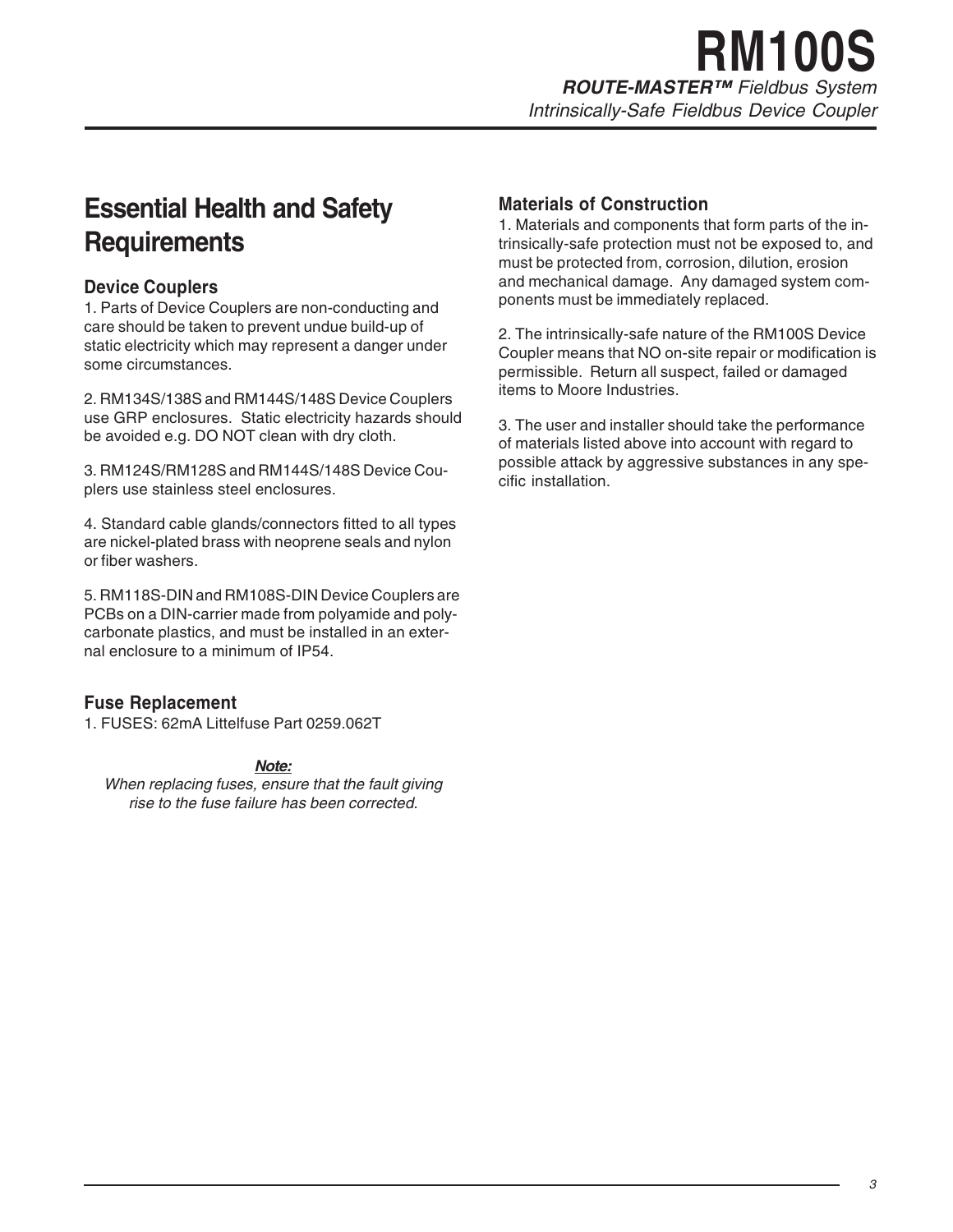#### **Figure 1.** Dimensions of the RM100S Series and Available Enclosures

#### **RM108S-DIN/RM118S-DIN Device Coupler**







**Stainless Steel Enclosure**





#### **E-Z Lid Enclosure**





135mm x 175mm (5.31 in x 6.89 in) Pre-Drilled M20 Entries 2x Plates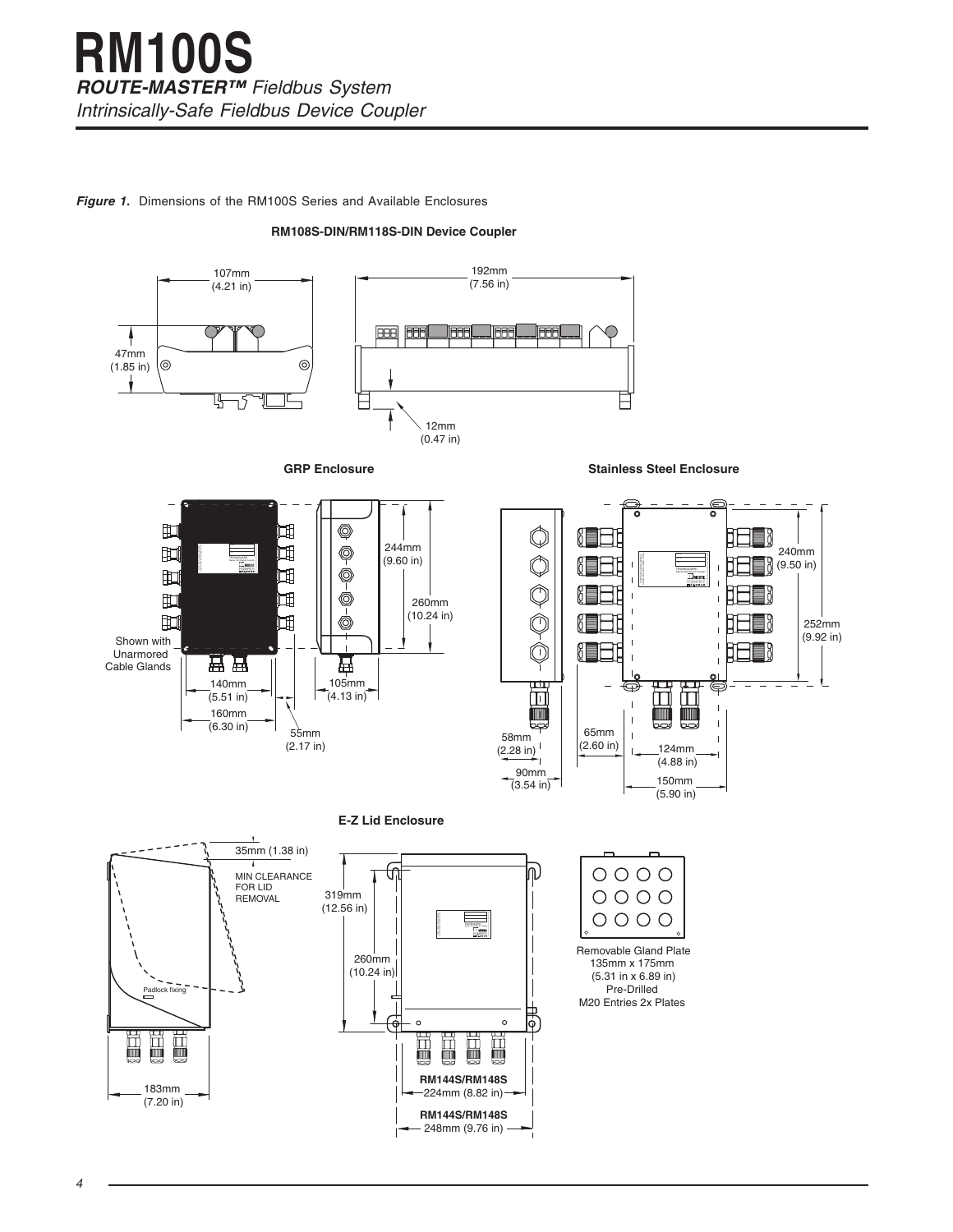### **RM100S ROUTE-MASTER™** Fieldbus System Intrinsically-Safe Fieldbus Device Coupler

### **Terminal Designations**

| <b>Device Coupler</b>                                                                                                                              |                                                                                                                                                                                                                                                                                        |                 |                                                                                                                                   |                                                                                                                                                                                                                                                                                                                                    |                                                                                                                      |                                                                                                                                                                                                                                                                                                                                                                |  |
|----------------------------------------------------------------------------------------------------------------------------------------------------|----------------------------------------------------------------------------------------------------------------------------------------------------------------------------------------------------------------------------------------------------------------------------------------|-----------------|-----------------------------------------------------------------------------------------------------------------------------------|------------------------------------------------------------------------------------------------------------------------------------------------------------------------------------------------------------------------------------------------------------------------------------------------------------------------------------|----------------------------------------------------------------------------------------------------------------------|----------------------------------------------------------------------------------------------------------------------------------------------------------------------------------------------------------------------------------------------------------------------------------------------------------------------------------------------------------------|--|
| <b>Terminal</b>                                                                                                                                    | Function                                                                                                                                                                                                                                                                               | <b>Terminal</b> |                                                                                                                                   | Function                                                                                                                                                                                                                                                                                                                           | Terminal                                                                                                             | Function                                                                                                                                                                                                                                                                                                                                                       |  |
| 1<br>$\overline{c}$<br>3<br>$\overline{4}$<br>5<br>6<br>7<br>8<br>9<br>10<br>11<br>12<br>$\overline{13}$<br>14<br>15<br>16<br>17<br>18<br>19<br>20 | Fuse<br>N/C<br>Fuse<br>Device Positive +<br>Device Negative -<br>Device Screen/Shield<br>Fuse<br>N/C<br>Fuse<br>Device Positive +<br>Device Negative -<br>Device Screen/Shield<br>Fuse<br>N/C<br>Fuse<br>Device Positive +<br>Device Negative -<br>Device Screen/Shield<br>Fuse<br>N/C |                 | 21<br>22<br>23<br>24<br>25<br>26<br>27<br>28<br>29<br>30<br>31<br>32<br>33<br>34<br>35<br>36<br>$\overline{37}$<br>38<br>39<br>40 | Fuse<br>Device Positive +<br>Device Negative -<br>Device Screen/Shield<br>Device Screen/Shield<br>Device Negative -<br>Device Positive +<br>Fuse<br>N/C<br>Fuse<br>Device Screen/Shield<br>Device Negative -<br>Device Positive +<br>Fuse<br>N/C<br>Fuse<br>Device Screen/Shield<br>Device Negative -<br>Device Positive +<br>Fuse | 41<br>42<br>43<br>44<br>45<br>46<br>47<br>48<br>49<br>50<br>51<br>52<br>53<br>54<br>55<br>56<br>57<br>58<br>59<br>60 | N/C<br>Fuse<br>Device Screen/Shield<br>Device Negative -<br>Device Positive +<br>Fuse<br>N/C<br>Fuse<br><b>TRUNK Positive +</b><br><b>TRUNK Negative -</b><br><b>TRUNK Screen/Shield</b><br><b>TRUNK Screen/Shield</b><br><b>TRUNK Negative -</b><br><b>TRUNK Positive +</b><br>Fuse<br>N/C<br>Fuse<br>N/C<br><b>Terminator Link</b><br><b>Terminator Link</b> |  |

**INDICATES TERMINALS NOT FITTED ON 4-WAY**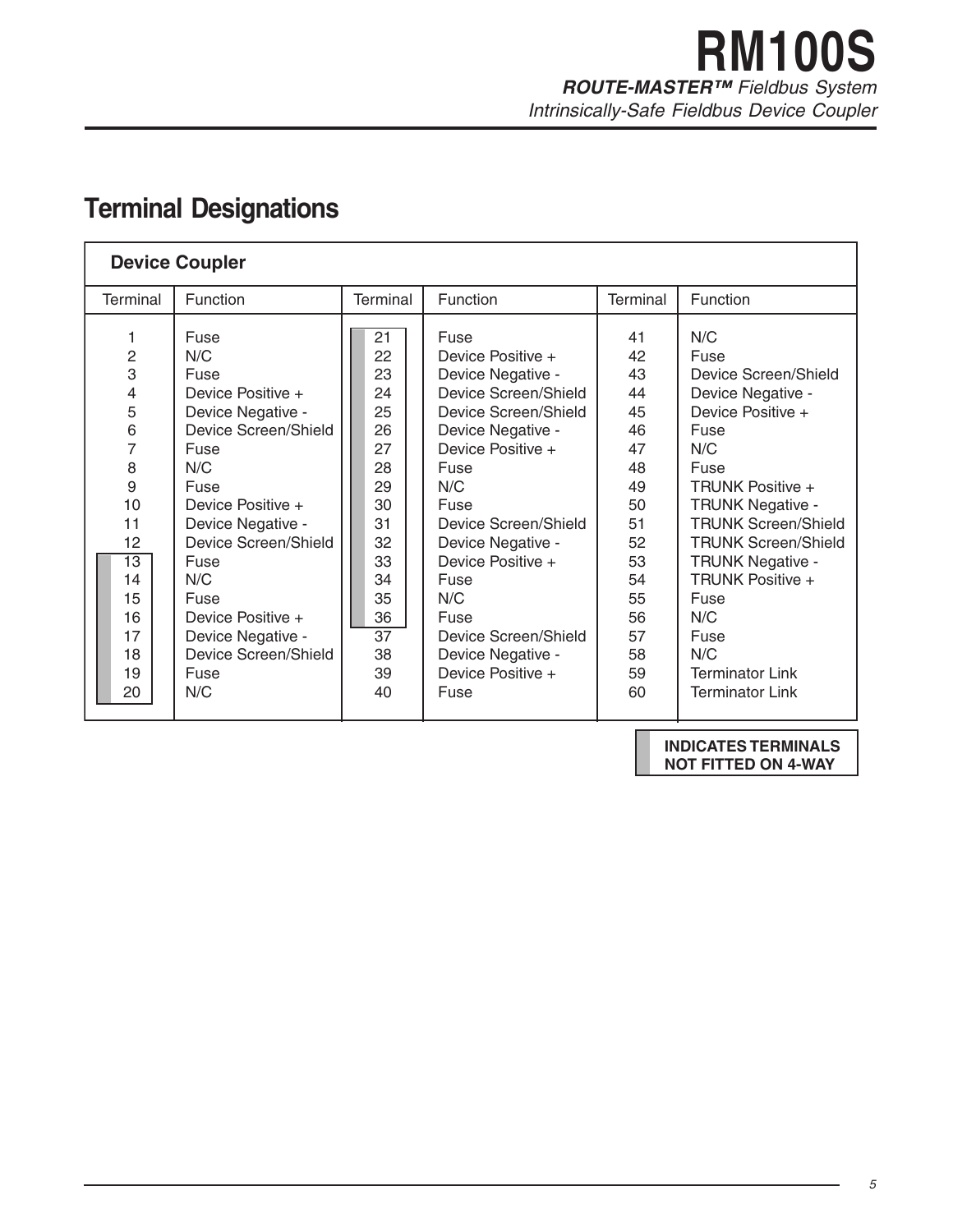### **Commissioning**

#### **Caution:**

DO NOT fit spur fuses until wiring is installed and checks have been completed. Some wiring test equipment (i.e. Meggars and Earth Loop Impedance meters) will blow the spur protection fuses if wiring faults are present.

#### **Caution:**

Use I.S. test equipment for all testing in the hazardous area, unless the plant is known to be non-hazardous.

1. Ensure TRUNK(s) are NOT connected to Device Couplers and NO fusere are installed in Device Couplers.

2. At the Device Coupler, measure DC Resistance between terminals on each Spur. Pass if resistance >10kohms. Reconnect all TRUNK wiring. DO NOT install fuses yet.

3. Measure DC Voltage being received at Device Coupler at TRUNK IN terminals. Pass if voltage >10V. Voltage <10V should be investigated as minimum device operating voltage is 9V. 1V is an acceptable safety margin.

4. For Device Couplers with Termination, use a DC meter set for current (200mA, maximum) and measure current between terminator terminals. Pass if current <180mA (momentarily), falling to 0mA.

- 5. Fit fuses into each spur as required.
- 6. Close enclosure (where applicable) and secure.

### **Troubleshooting**

For Troublshooting tips, refer to Table 1, below.

### **Fuse Replacement**

Fuses can be replaced in RM100S series Device Couplers under load and without disconnecting segment power.

#### **Note:**

Remove the fault condition before replacing fuse, otherwise replacement fuses will immediately blow.

Only the same fuse type is permitted (Littelfuse Part No. 0259.062T), available from Moore Industries or independent electrical distibutors.

#### **Table 1.** Troubleshooting Guide

| lf                                                             | Then                                                                                                                                                                                                                                                                                                                                               |  |  |
|----------------------------------------------------------------|----------------------------------------------------------------------------------------------------------------------------------------------------------------------------------------------------------------------------------------------------------------------------------------------------------------------------------------------------|--|--|
| Spur fuses are blown                                           | Verify SPUR wiring is not short-circuited or faulty.<br>Verify that DEVICE is operational (by moving to another spur).                                                                                                                                                                                                                             |  |  |
| There is intermittent communication<br>with a single segment   | Verify that the correct number of terminators are fitted,<br>one at each end of the segment. Only the last Device Coupler in<br>the segment should have its terminator activated (link fitted). Remove<br>all other links in other Device Couplers. Additionally, check all TRUNK<br>cable and connections for damage or water entry at equipment. |  |  |
| There are no communications with<br>any devices on a segment   | Check TRUNK cable and connections.<br>Measure DC voltage received at Device Coupler >9V (minimum device<br>operating voltage).                                                                                                                                                                                                                     |  |  |
| There are no communications with<br>any devices on any segment | Check I.S. power supply operation.                                                                                                                                                                                                                                                                                                                 |  |  |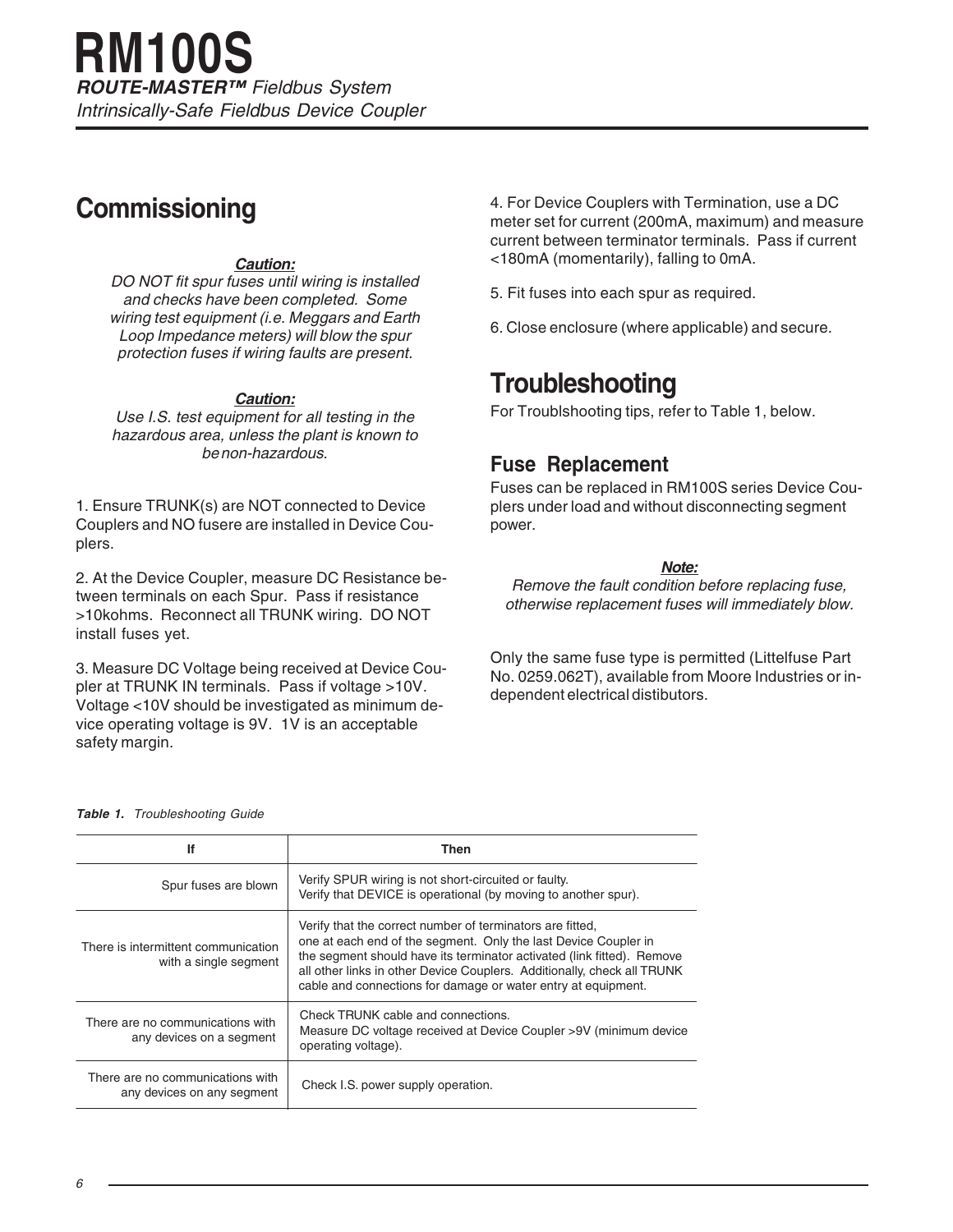# **RM100S**

**ROUTE-MASTER™** Fieldbus System

Intrinsically-Safe Fieldbus Device Coupler

### **Recommended Ground Wiring Practices**

Moore Industries recommends the following ground wiring practices:

- Any MooreHawke product in a metal case or housing should be grounded.
- The protective earth conductor must be connected to a system safety earth ground before making any other connections.

• All input signals to, and output signals from, MooreHawke's products should be wired using a shielded, twisted pair technique. Shields are to be connected to an earth or safety ground at the unit itself.

• The maximum length of unshielded input and output signal wiring should be 2 inches.

Fieldbus cable shields are "carried through" the Carrier's input/output terminals and require a suitable, noise-free ground connection point.

MooreHawke Device Couplers provide terminals per Spur and per Trunk for ground continuity. Screens and shields should be connected to these terminals at the Device Coupler. Field devices should have the screen/shield left open and insulated to prevent shorting to the device enclosure.

External protective grounds (structural earth) should be connected to the external ground stud on the Device Coupler.

### **Operation**

Once configured, installed and supplied with the correct power, ROUTE-MASTER Device Couplers begin to operate immediately. Depending upon environmental conditions, they can be expected to operate unattended for extended periods of time.

### **Maintenance**

Moore Industries suggests a quick check for terminal tightness and general unit condition every 6-8 months. Always adhere to any site requirements for programmed maintenance.

ROUTE-MASTER Device Couplers contains no user serviceable parts. Non-functioning units should be returned to Moore Industries for replacement or repair.

Device Coupler enclosures have weatherproof seals; these should be periodically inspected to verify correct operation. Any significant water entry should be investigated and corrected in order to prevent malfunction.

In high humidity environments, it may be appropriate to have enclosure breathers fitted so that internal condensation does not lead to equipment malfunction. These are available from MooreHawke distributors worldwide.

### **Customer Support**

If service assistance is ever required for an device in your application, refer to the back cover of this manual for the telephone numbers to Moore Industries' customer service department.

If possible, make a note of the model number of the unit before calling. For fastest assistance, have the following information available: serial number, the job number and purchase order number under which it was shipped.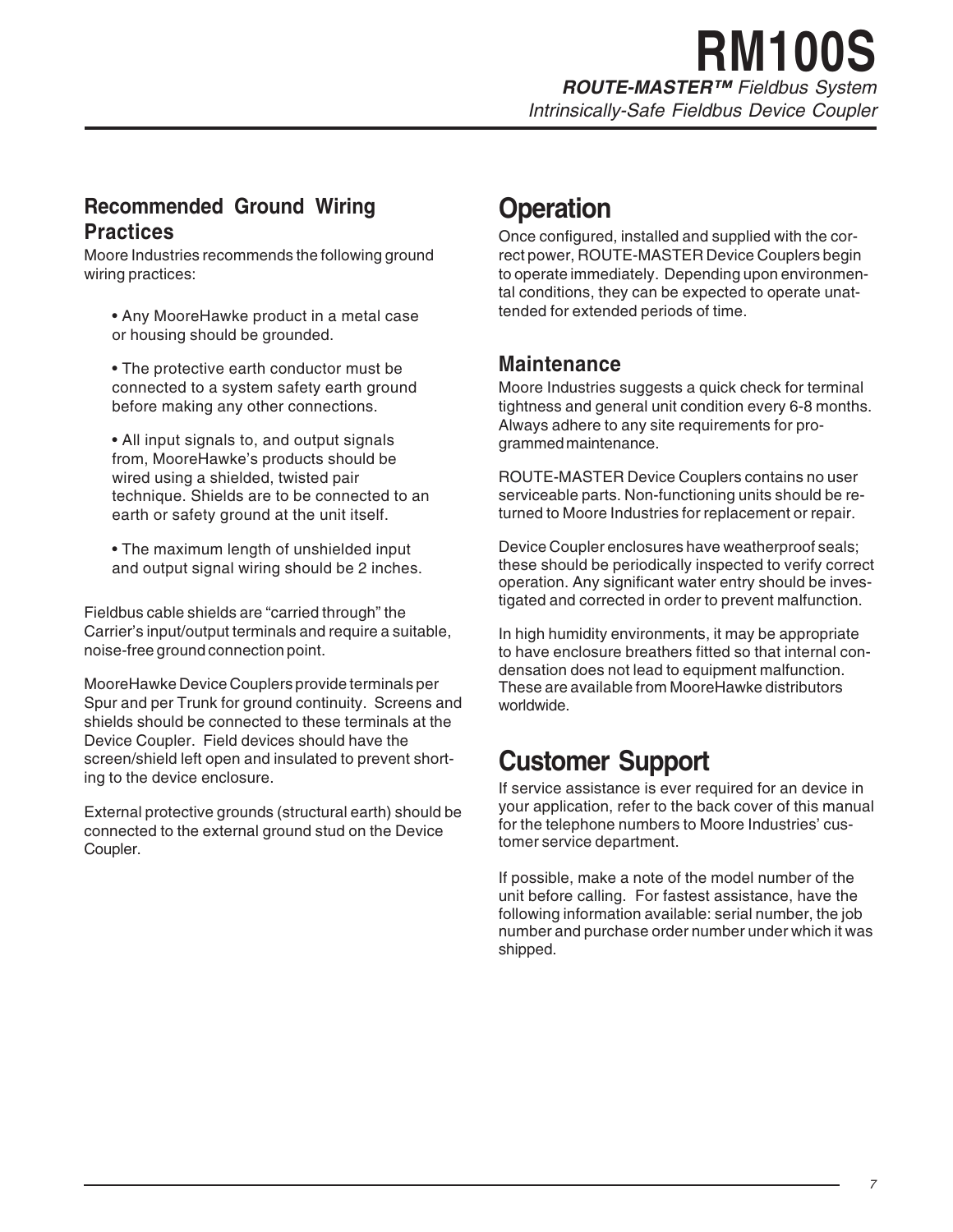

# **EC Declaration of Conformity**

**Moore Industries-International, Inc. Date Issued: 30 Oct. 2013 16650 Schoenborn Street No. 100-100-246 Rev. A North Hills, CA 91343-6196 U.S.A. Page 1 of 1** 

Equipment Description: **Route-Master Intrinsically-Safe Fieldbus Device Coupler Model RM100S Series** 

Directive:

**2004/108/EC (EMC)**

Specifications Conformed To: **EN 61326-1:2006** Electrical equipment for measurement, control and laboratory use - EMC requirements

Equipment Description: **Route-Master Intrinsically-Safe Fieldbus Device Coupler Model RM100S Series** 

Directive:

**94/9/EC (ATEX)**

Provisions of the Directive Fulfilled by the Equipment: **Group II Category 1G EEx ia IIC T4**

Notified Body for EC-Type Examination: **SIRA** [Notified Body Number 0518] Rake Lane, Eccleston, Chester, Cheshire, CH4 9JN, England

EC-Type Examination Certificate: **SIRA 02ATEX2006X**

Technical Standards Referenced:

**EN 50014:1997 + Amds 1 & 2** Electrical apparatus for potentially explosive atmospheres. General requirements. **EN 50020:1994** Electrical apparatus for potentially explosive atmospheres. Intrinsic safety "i". **EN 50284:1999** Special requirements for construction, test and marking of electrical apparatus of equipment group II, category 1 G

Notified Body for Quality Assurance: **SIRA** [Notified Body Number 0518] Rake Lane, Eccleston, Chester, Cheshire, CH4 9JN, England

On Behalf of Moore Industries-International, Inc., I declare that, on the date the equipment accompanied by this declaration is placed on the market, the equipment conforms with all technical and regulatory requirements of the above listed directives.

Signature: *Deanna* Charles Communication of Deanna Esterwold, Quality Manager